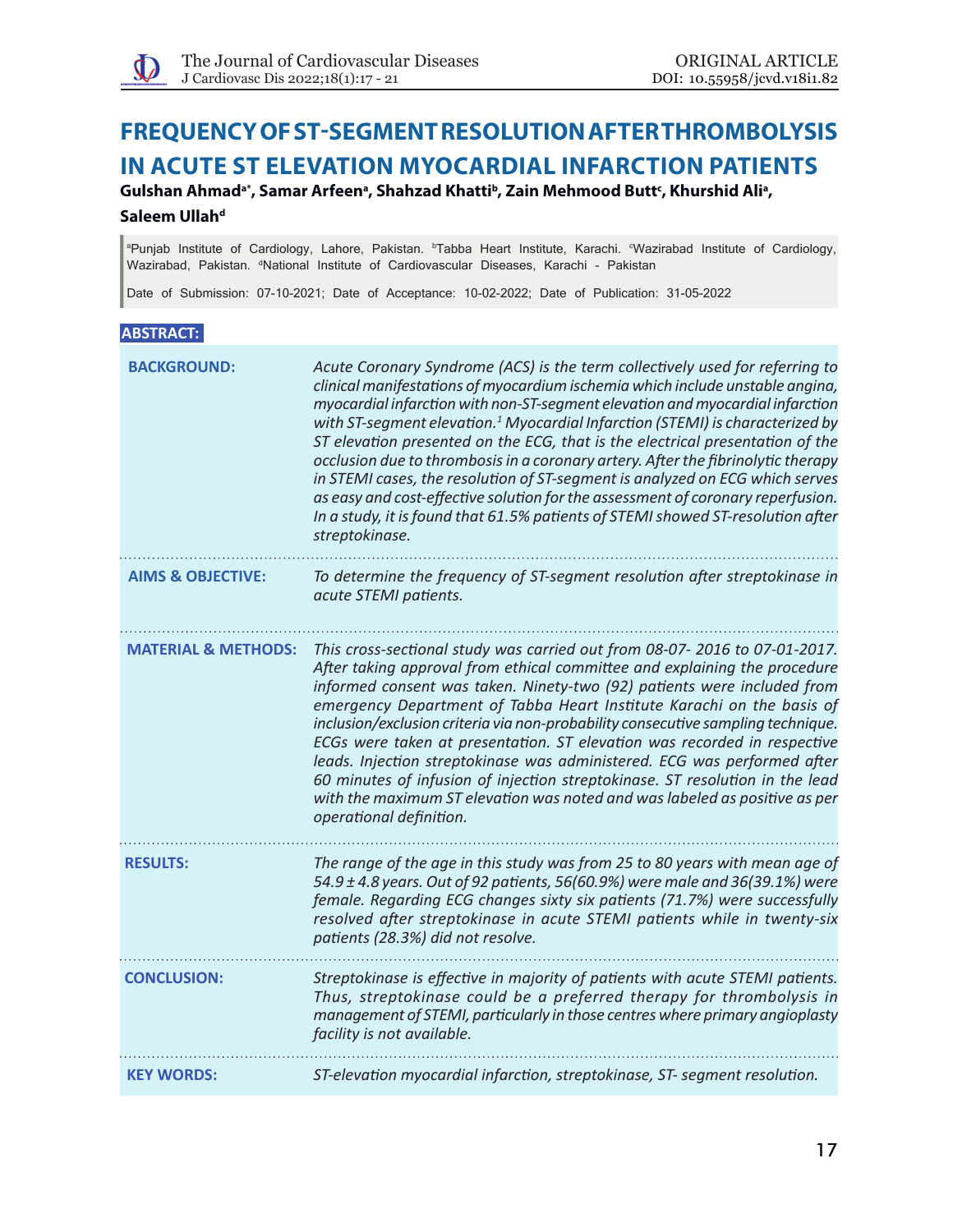**Correspondence : Gulshan Ahmad**, Punjab Institute of Cardiology, Lahore, Pakistan. Email: gulshan120@gmail.com **Author's Contribution:** GA: Data collection, study design, concept. SA: Data analysis. SK: Data collection, ZMB: Literature search. KA: Questionair design. SU: Data Analysis.

#### **INTRODUCTION:**

cute Coronary Syndrome (ACS) is the term collectively used for referring to clinical manifestations of myocardium ischemia which include unstable angina, myocardial infarction with non-ST-segment elevation and myocardial infarction with ST-segment elevation. In the US, cardiovascular diseases are the foremost cause of death (26% per year). In 2006, among the number of deaths that occurred, around half of them were in women. The Center for Disease Control (CDC), in 2009, estimated the number of Americans with a first myocardial infarction and recurrent attack as 785,000 and 470,000 respectively.2 ST-Elevation Myocardial Infarction (STEMI) is characterized by ST elevation presented on the ECG, that is the electrical presentation of the occlusion due to thrombosis in a coronary artery.3

Coronary angiography provides definite evidence of reperfusion of epicardial coronary arteries, ST segment resolution on ECG better reflects the microvascular coronary reperfusion. The successful coronary vessel thrombolysis is compulsory for better prognosis, however, the micro-vascular reperfusion strongly corresponds with achieving good outcome even more. Therefore, the resolution of ST-segment is considered to be a better parameter of prognosis as it can be used for assessing the information that cannot be provided by cardiac angiography alone.4 Moreover, a study by Schroeder et al reported that the failure of ST-segment resolution serves as the most powerful and independent predictor of early mortality (p=0.0001). The resolution of ST segment can also be utilized as a tool that aids to identify the requirement of timely invasive coronary interventions for the patients who are under the risk to develop complications due to non-resolution of ST-segment after thrombolytic therapy.5 In a study, it is found that 61.5% patients of STEMI showed ST-resolution after administration of streptokinase.<sup>6</sup>

Further studies are required, especially regarding the prevention of complications and recurrent MI because of the associated greater risk of unpredicted death. Moreover, the complete reperfusion after MI is necessary for the survival and

improvement of left ventricular function, however, it might not be possible in a number patients because of various factors and require a persistent research for improved outcomes in the long-term in patients with MI. In centers where primary angioplasty facility is not available, thrombolysis with SK can be life saving. It would be easier to deal such cases in emergency department of remote areas.

#### **MATERIALS & METHODS:**

This cross-sectional study was done at Tabba Heart institute Karachi from July 8th, 2016, to January 7th, 2017.Taking the prevalence of STsegment resolution in acute STEMI i.e. 61.5%, margin of error d=10% and 95% level of confidence. Sample size was n= 92. Patients age between 25-80 years regardless gender with STsegment elevation myocardial infarction (as per operational definition) and received streptokinase on presentation were included in this study. Patients with systolic Blood pressure <90 mmHg, Q-wave myocardial infarction, severe cardiac failure, moderate to severe valvular heart disease, uncontrolled hypertension and active peptic ulcer disease were excluded from the study.

### **Data Collection Procedure:**

Data collection started after approval from ethical committee, explaining the procedure and informed consent was taken. Ninety-two patients were recruited from emergency department of Tabba heart institute Karachi on the basis of criteria already explained. ECG recordings were taken at time of presentation. ST-elevation recorded in millimeters in the lead with maximum elevation. Streptokinase was administered. Repeat ECG was done after 60 minutes of streptokinase administration. ST resolution was recorded in the lead with the maximum ST elevation and labeled as successful thrombolysis.

#### **Data Analysis:**

Data was gathered in a self-designed database and was analyzed by the use of SPSS version 19.0. The age of the patients was expressed as mean  $\pm$  S.D and the risk factors (hypertension, diabetes and smoking history) were expressed as frequency and percentages. Family history of ischemic heart disease and outcome variable (STsegment resolution). Effect modifiers were control through stratification of age, gender, Diabetes,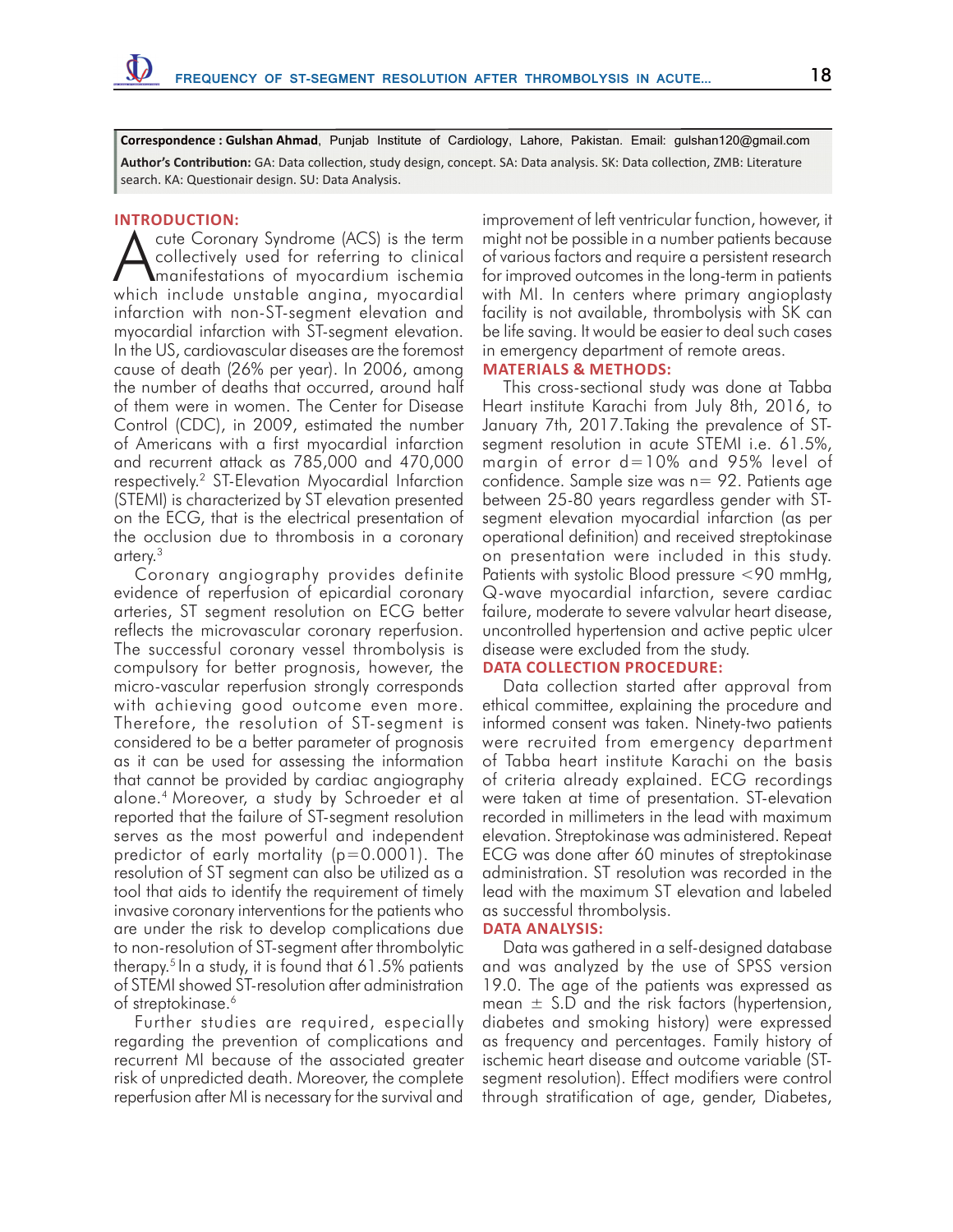hypertension, history of smoking and family history of ischemic heart disease. Fisher Exact/Chi- square test was applied to observe the correlation between these variables with the outcome variable, taken P≤ 0.05 as significant.

# **RESULTS**

Age range in this study was from 25 to 80 years with mean age of 54.9  $\pm$  4.8. Out of 92 patients, 56(60.9%) were male and 36(39.1%) were female. 44(47.9%) percent patients of acute STEMI were diabetic, 58(63.1%) were hypertensive, 75(81.9%) were smokers and 42(46%) were had history of ischemic heart disease sixty patients (71.7%) were

successfully resolved after streptokinase in acute STEMI patients while in twenty-six patients (28.3%) could not resolved [Table I].

When results were stratified with respect to age and hypertension, significant difference was observed but when outcome was stratified with respect to gender, diabetes and smoking, no significant difference was observed, shown in table no: 1,2.

When results were stratified with respect to age, duration of marriage and BMI, significant difference was observed [Table II].

| Table 1: Frequency and percentage of gender, diabetes, hypertension, smoking, family h/o of Ischemic heart disease,<br><b>ST-segment resolution.</b> |            |           |                |  |  |  |
|------------------------------------------------------------------------------------------------------------------------------------------------------|------------|-----------|----------------|--|--|--|
|                                                                                                                                                      |            | Frequency | Percentage (%) |  |  |  |
| <b>Gender</b>                                                                                                                                        | Male       | 56        | 60.9%          |  |  |  |
|                                                                                                                                                      | Female     | 36        | 39.1%          |  |  |  |
| <b>Diabetes</b>                                                                                                                                      | <b>Yes</b> | 44        | 47.9%          |  |  |  |
|                                                                                                                                                      | <b>No</b>  | 48        | 52.17%         |  |  |  |
| <b>Hypertension</b>                                                                                                                                  | <b>Yes</b> | 58        | 63.1%          |  |  |  |
|                                                                                                                                                      | <b>No</b>  | 34        | 36.9%          |  |  |  |
| <b>Smoking</b>                                                                                                                                       | <b>Yes</b> | 75        | 81.9%          |  |  |  |
|                                                                                                                                                      | <b>No</b>  | 17        | 18.1%          |  |  |  |
| Family history of ischemic heart                                                                                                                     | <b>Yes</b> | 42        | 46%            |  |  |  |
| disease                                                                                                                                              | <b>No</b>  | 50        | 54%            |  |  |  |
| <b>ST-segment resolution</b>                                                                                                                         | <b>Yes</b> | 66        | 71.7%          |  |  |  |
|                                                                                                                                                      | <b>No</b>  | 26        | 28.3%          |  |  |  |

| Table 2: Stratifications of patients with ST-segment resolution with respect to age |            |                              |           |         |  |  |  |  |
|-------------------------------------------------------------------------------------|------------|------------------------------|-----------|---------|--|--|--|--|
|                                                                                     |            | <b>ST-segment resolution</b> |           |         |  |  |  |  |
|                                                                                     |            | <b>Yes</b>                   | <b>No</b> | P-value |  |  |  |  |
| Age groups                                                                          | $25 - 50$  | 22                           | 19        | 0.001   |  |  |  |  |
|                                                                                     | $>50-80$   | 44                           | 07        |         |  |  |  |  |
| Gender                                                                              | Male       | 39                           | 17        | 0.578   |  |  |  |  |
|                                                                                     | Female     | 27                           | 09        |         |  |  |  |  |
| <b>Diabetes</b>                                                                     | Yes        | 32                           | 12        | 0.840   |  |  |  |  |
|                                                                                     | <b>No</b>  | 34                           | 14        |         |  |  |  |  |
| Hypertension                                                                        | <b>Yes</b> | 47                           | 11        | 0.010   |  |  |  |  |
|                                                                                     | <b>No</b>  | 19                           | 15        |         |  |  |  |  |
| <b>Smoking</b>                                                                      | <b>Yes</b> | 53                           | 22        | 0.631   |  |  |  |  |
|                                                                                     | <b>No</b>  | 13                           | 04        |         |  |  |  |  |
| <b>Family history of ischemic</b><br>heart disease                                  | <b>Yes</b> | 31                           | 11        | 0.686   |  |  |  |  |
|                                                                                     | <b>No</b>  | 35                           | 15        |         |  |  |  |  |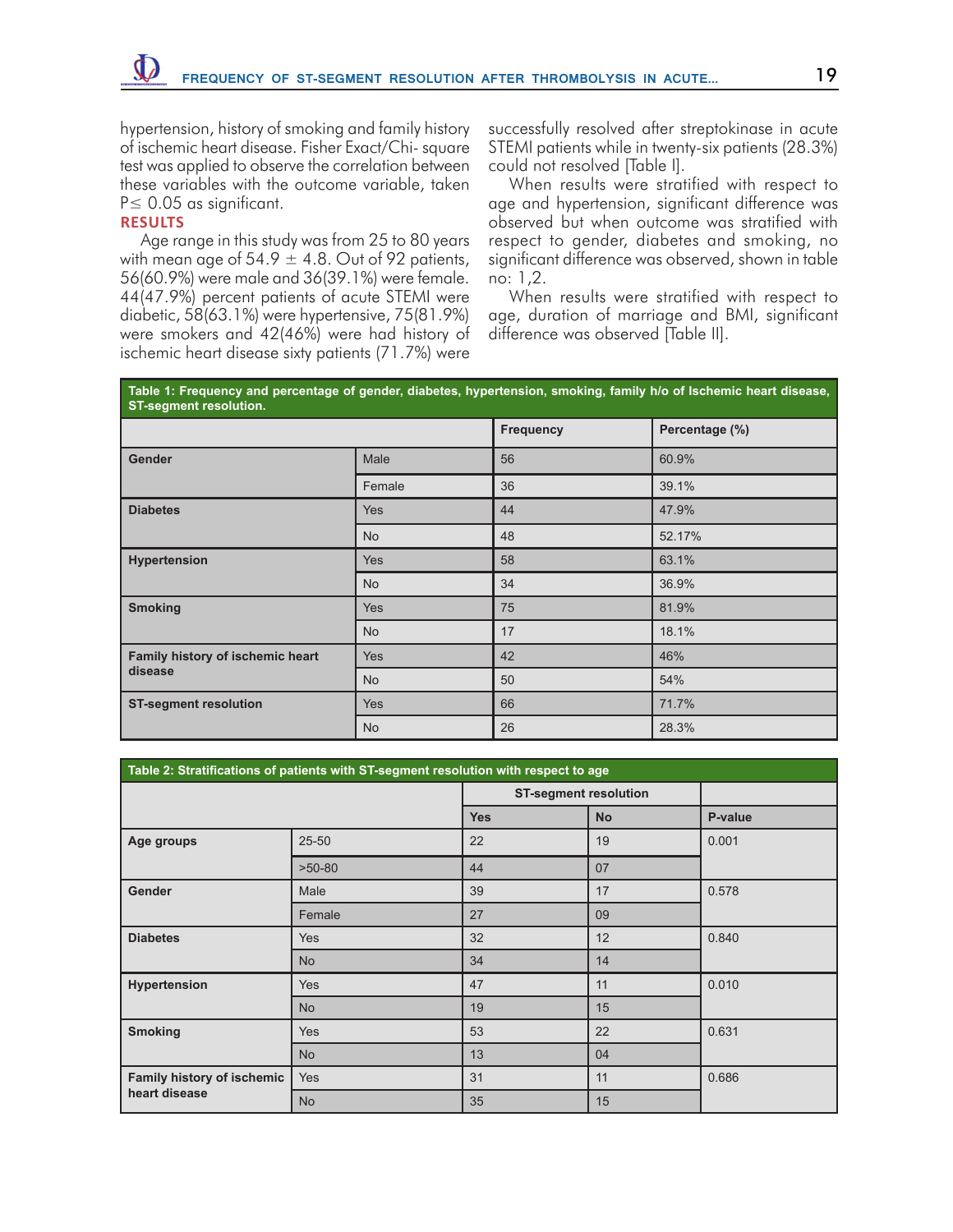#### **DISCUSSION:**

For the reperfusion of MI, the first used thrombolytic agent was streptokinase.<sup>1</sup> Despite the higher rates (80 %) of cardiovascular diseases are reported to occur in middle- and low-income countries, the evidence and research regarding the risk factors is observed to be largely derived from developed countries. Hence, the exact effect of risk factor on MI throughout the globe is unknown yet. Moreover, the progressing effects of streptokinase with time also needs to be investigated further.<sup>7</sup>

Patients with acute MI arrive rapidly at our hospital comparatively because of its locality in the centre of city and because they can avail the timely treatment of thrombolytic therapy and be benefited by the setup as the streptokinase (SK) is funded by the Government. The reperfusion therapy for myocardial infarction now come with various modes which differ from each other with regard to effectiveness, complexity and cost.<sup>8</sup> The acute STEMI treatment using the thrombolytic therapy is observed to be associated with reduced mortality and decreased number of complications.<sup>9</sup>

Thrombolytic therapy with SK and other thrombolytic agents reduces mortality and is mainstay of revascularization option for most of the patients after an acute STEMI coming to hospitals in developing countries.<sup>10</sup> Efficacy of SK is comparable to more expensive thrombolytics like alteplase, reteplase (recombinant tissue plasminogen activator; Rt -PA), in reducing mortality.<sup>11</sup>

Enoxaparin is also remarkably better as compared to unfractionated heparin, is also suggested as a part of adjunctive therapy alongside streptokinase and is a potent agent for anticoagulation that results in comparable adjusted outcomes in contrast to comparatively expensive

regimens that utilize a fibrin-specific lytic therapy.<sup>12</sup> The streptokinase regimen (1.5 MU/60 minutes) has persisted to be the same for the past 20 years in STEMI patients

The reperfusion of the culprit artery that is the cause of myocardial infarct has become among the fundament of treatment for acute ST-elevation myocardial infarction.<sup>13</sup> For acute reperfusion and the patency of infarct related vessel, intravenous fibrinolytic agents are the frequently used approach which are also in routine use in substantial clinical trials and have revealed their unmatched benefits.<sup>14</sup>

Thrombolytic therapy with SK has highest potency if administered during the first 90 minutes after the onset of acute MI symptoms.<sup>15</sup> Examining ST-segment resolution at 1 hour after the administration of SK enables to accurately stratify the risk for mortality and congestive heart failure.16 However, the preferred treatment strategy should be primary angioplasty when there is a possibility of inter-hospital transfer of the patient within 120 minutes.<sup>17</sup>

In present study 66 patients (71.7%) were successfully resolved after streptokinase in acute STEMI patients while in twenty-six patients (28.3%) could not resolve. According to the HIT-4 trial, ST-segment was resolved in >70% of the acute STEMI patients.<sup>18</sup> The limitation of this study was the absence of control group and therefore, no comparison could be made.

# **CONCLUSION:**

Streptokinase is effective in majority of patients with acute STEMI patients. Thus, streptokinase could be a preferred therapy for thrombolysis in management of STEMI, particularly in those centres where primary angioplasty facility is not available.